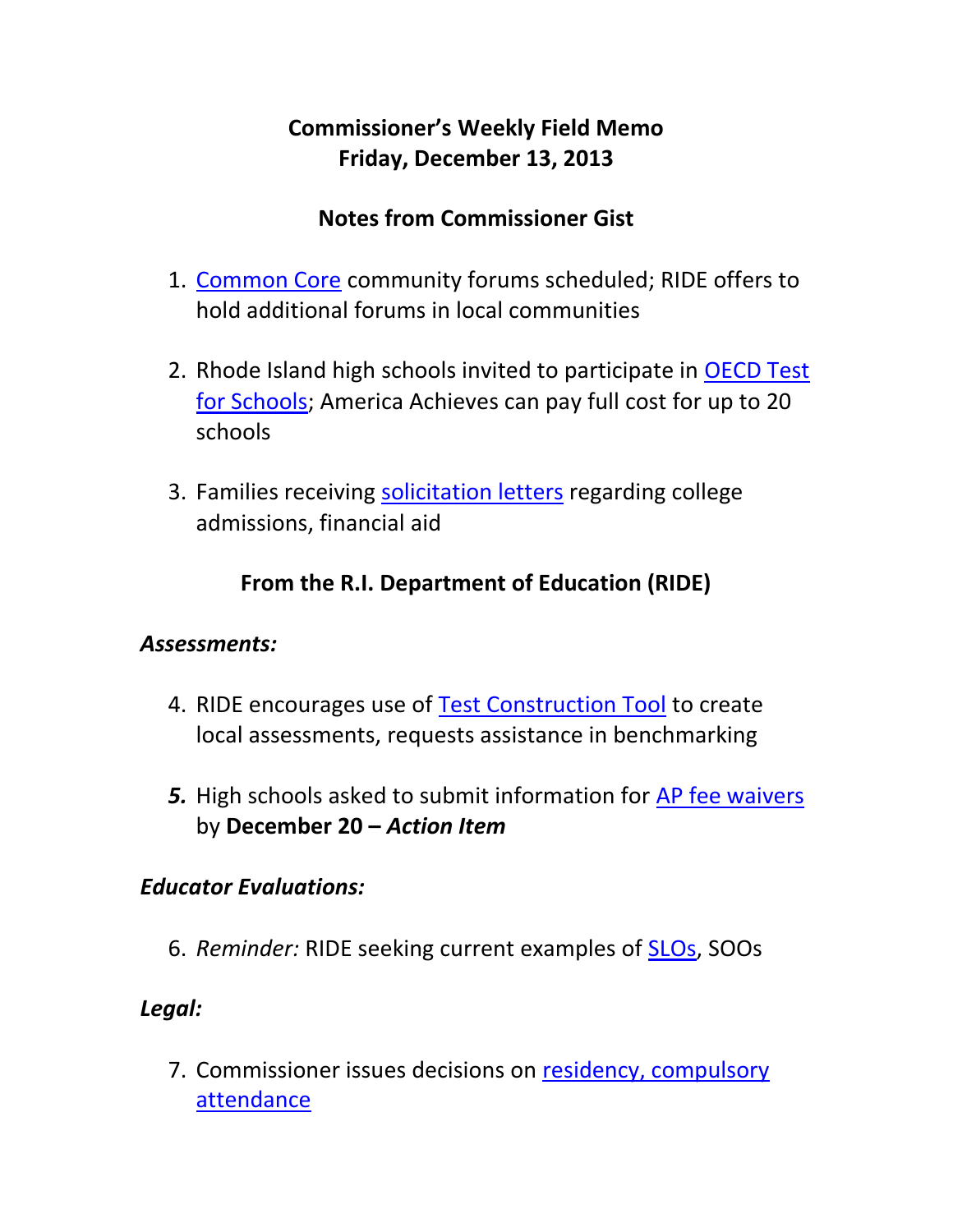#### *Training and workshops:*

8. RIDE posts further information about scheduled training workshops on the [PARCC Field Test](#page-10-0)

#### *Diploma System:*

- 9. RIDE sets NECAP 2014 NECAP retest dates; RIDE will call LEAs to discuss [NECAP retests](#page-11-0) logistics
- 10. Students must complete form before Accuplacer [testing;](#page-12-0) form to be posted on RIDE, CCRI websites

#### *Conferences:*

11. New England Secondary School Consortium schedules regional conference on [high-school redesign](#page-13-0)

#### *Data and reporting:*

*12.* LEAs asked to review information submitted to RIDE on [work assignments](#page-13-1) **–** *Action Item* 

#### *SurveyWorks:*

**13.** Deadline for participating in [SurveyWorks](#page-14-0) extended to **December 20** 

### **From the Office of the Governor**

14. [Connect2Compete](#page-15-0) to provide low-cost digital access to economically disadvantaged students, families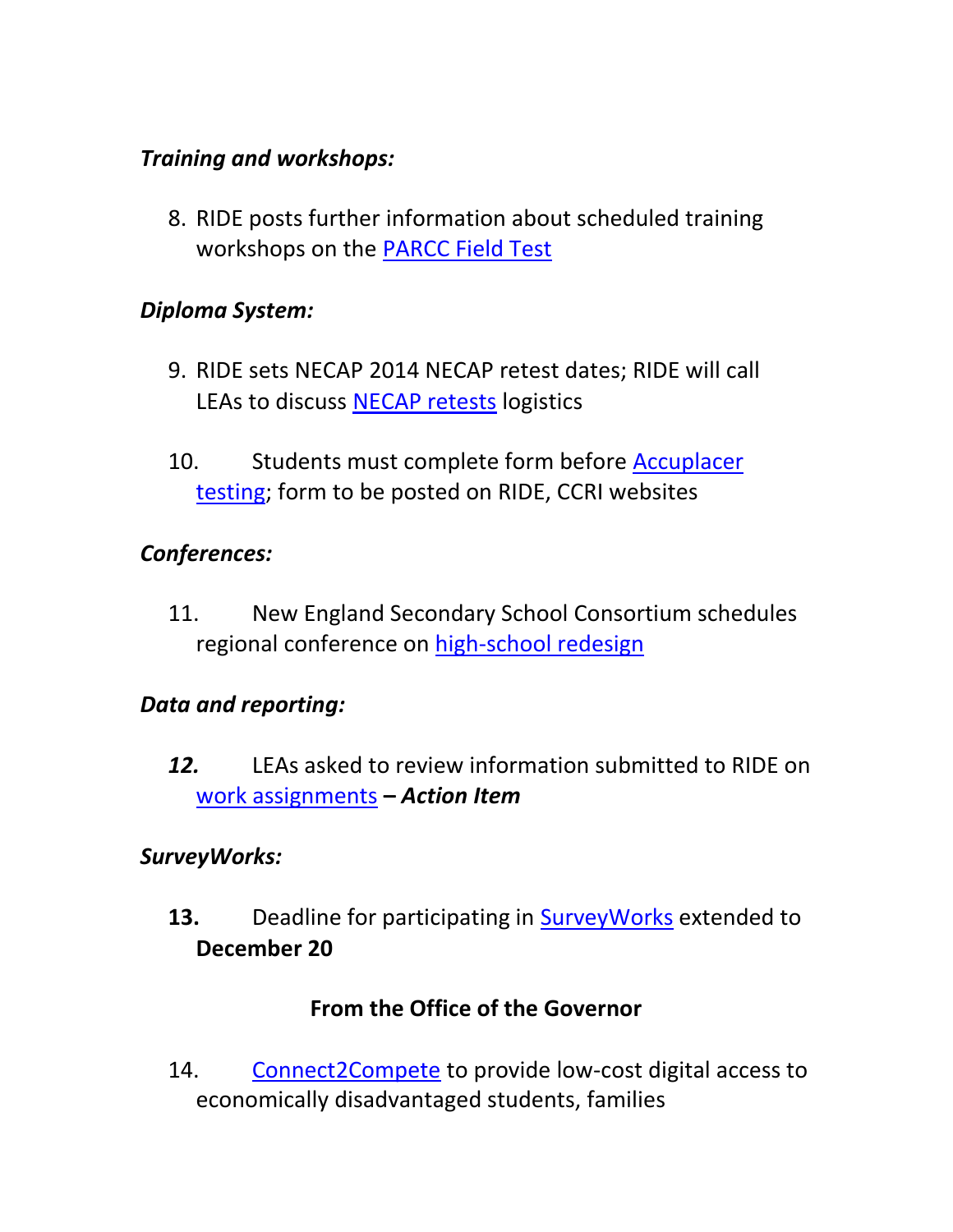#### **From other organizations**

15. [COSEBOC](#page-16-0) announces award for elementary schools "educating boys and young men of color"

### **Action Item Calendar**

December 20: Deadline to sign off on [cohort data](http://ride.ri.gov/Portals/0/Uploads/Documents/FieldMemos/120613-FM.pdf) December 20: AP fee waiver survey due (see [below\)](#page-8-0) December 31: Review reports on work assignments (see [below\)](#page-13-1)

**Notes from Commissioner Gist**

#### <span id="page-2-0"></span>**1. Common Core community forums scheduled; RIDE offers to hold additional forums in local communities**

As part of our commitment to adopting world-class standards, we have been moving forward with the first year of full transition to the Common Core State Standards. In Rhode Island, thanks in part to our Race to the Top grant, we have been able to work directly over the past three years with about 6,000 Rhode Island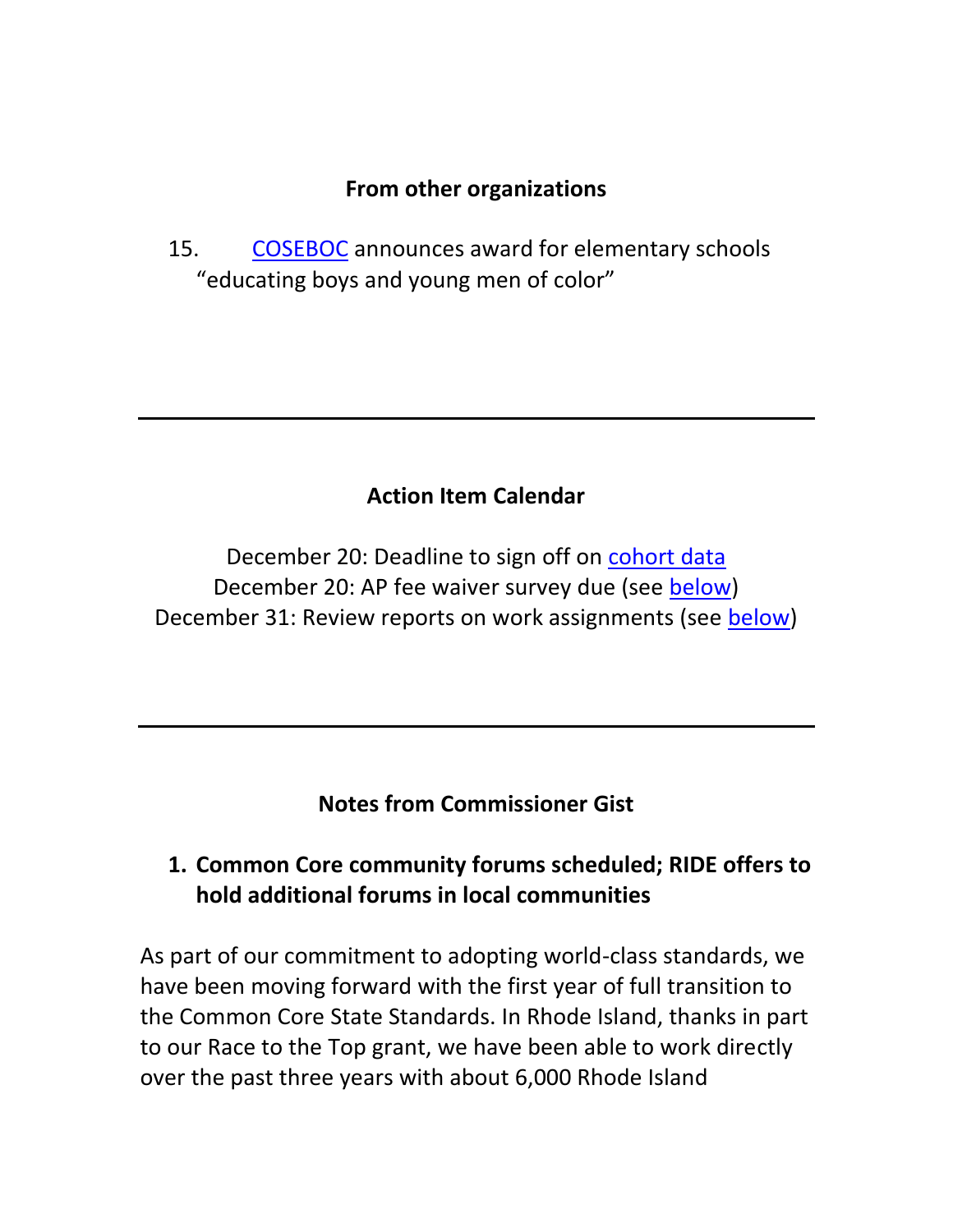educators to prepare for this transition to the Common Core. Rhode Island is certainly ready to align our instruction with the Common Core State Standards – and that alignment and implementation process has been proceeding smoothly across our state. Educators are observing that the Common Core enables teachers and students to use their time more seriously and effectively; that is the Common Core provides not more standards, but standards that are fewer and more clear. Parents, too, are learning about the Common Core and are eager for more information, as was evident recently in an excellent and thoughtful meeting on the Common Core in the Bristol Warren district.

The release of the 2012 PISA results last week, which showed that students across the United States perform only average or below average in comparison with their peers around the world, only serves to reinforce the need for these internationally benchmarked standards.

Because the Common Core standards are new and because many parents and community members are unfamiliar with the Common Core, we have brought together a team of "Common Core Ambassadors," who have been leading a series of public forums on the Common Core in local community settings. The ambassadors, joined by senior RIDE staff members, held several successful forums to date, and many more are scheduled for the new year.

Please support us in planning these events and in helping to spread the word about the Common Core. We have posted information about the Common Core on our website, at:

[www.ride.ri.gov/Transition-CCSS](http://www.ride.ri.gov/Transition-CCSS)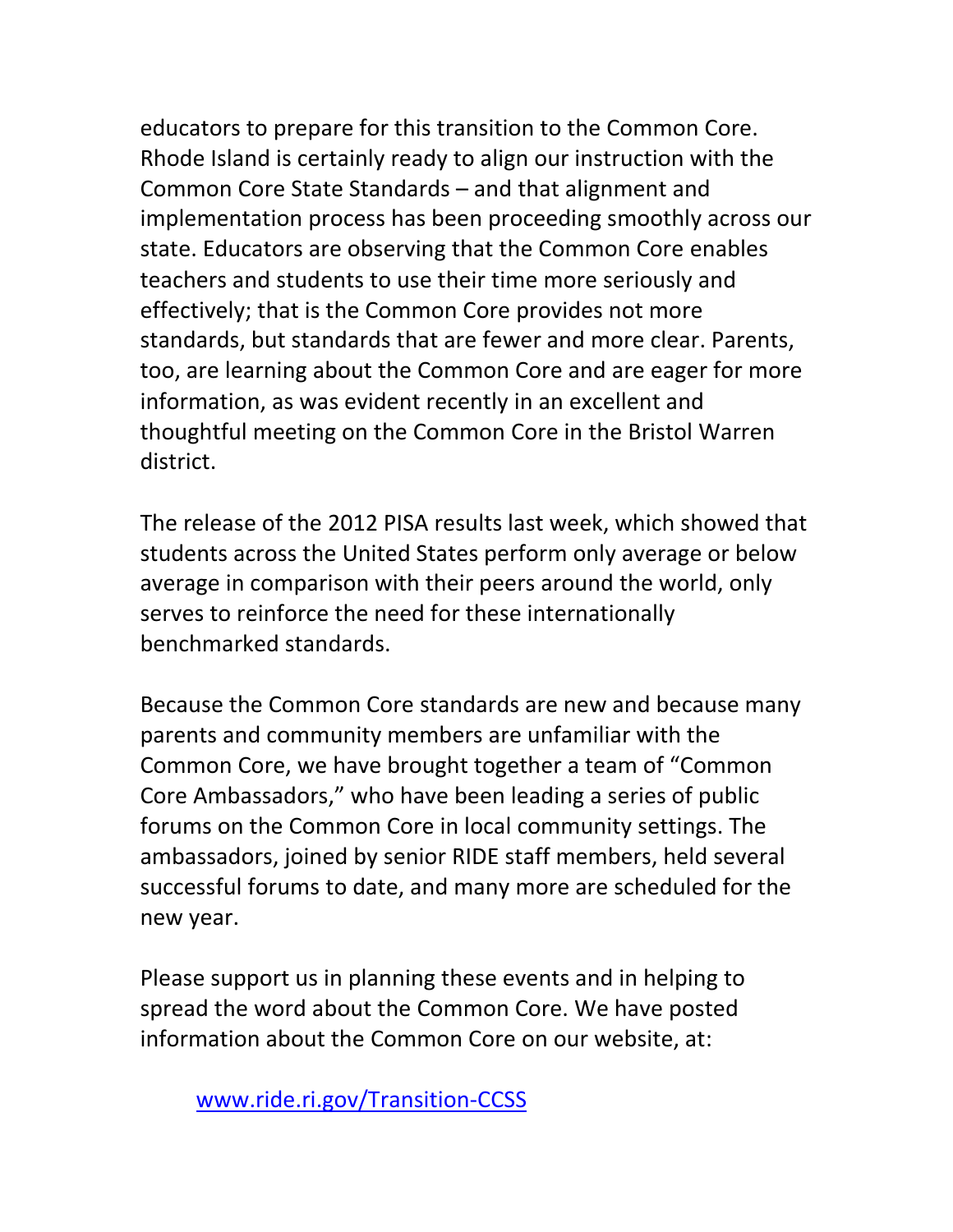You can also find an outreach handout on the Common Core, at:

#### [www.ride.ri.gov/CCSS-Outreach](http://www.ride.ri.gov/CCSS-Outreach)

We are willing and eager to hold forums in any community that's interested, so if you would like us to schedule a Common Core forum in your community, please let me know.

# <span id="page-4-0"></span>**2. Rhode Island high schools invited to participate in OECD Test for Schools; America Achieves can pay full cost for up to 20 schools**

<span id="page-4-1"></span>As I've noted in several recent Field Memos, America Achieves has invited Rhode Island high schools to participate in the OECD Test for Schools, a new international assessment that is modeled on the well-known PISA international assessment, the "gold standard" for critical thinking. We know that we have excellent education in schools across our state, and this assessment gives us the chance to calibrate against an international standard what we are doing well. The assessment will also provide each participating high school with information to improve from its starting point. We want to lift up the performance of all of our students and all of our schools, and the OECD Test for Schools can help us to do so.

Last year, five Rhode Island districts participated in the pilot version of the OECD Test for Schools – perhaps the highest participation rate in the country, which really demonstrated that Rhode Island educators are thinking globally. Based on last year's pilot, I was very impressed with the quality of the report that the OECD (Organization for Economic Cooperation and Development) prepared for participating districts. These reports, about 100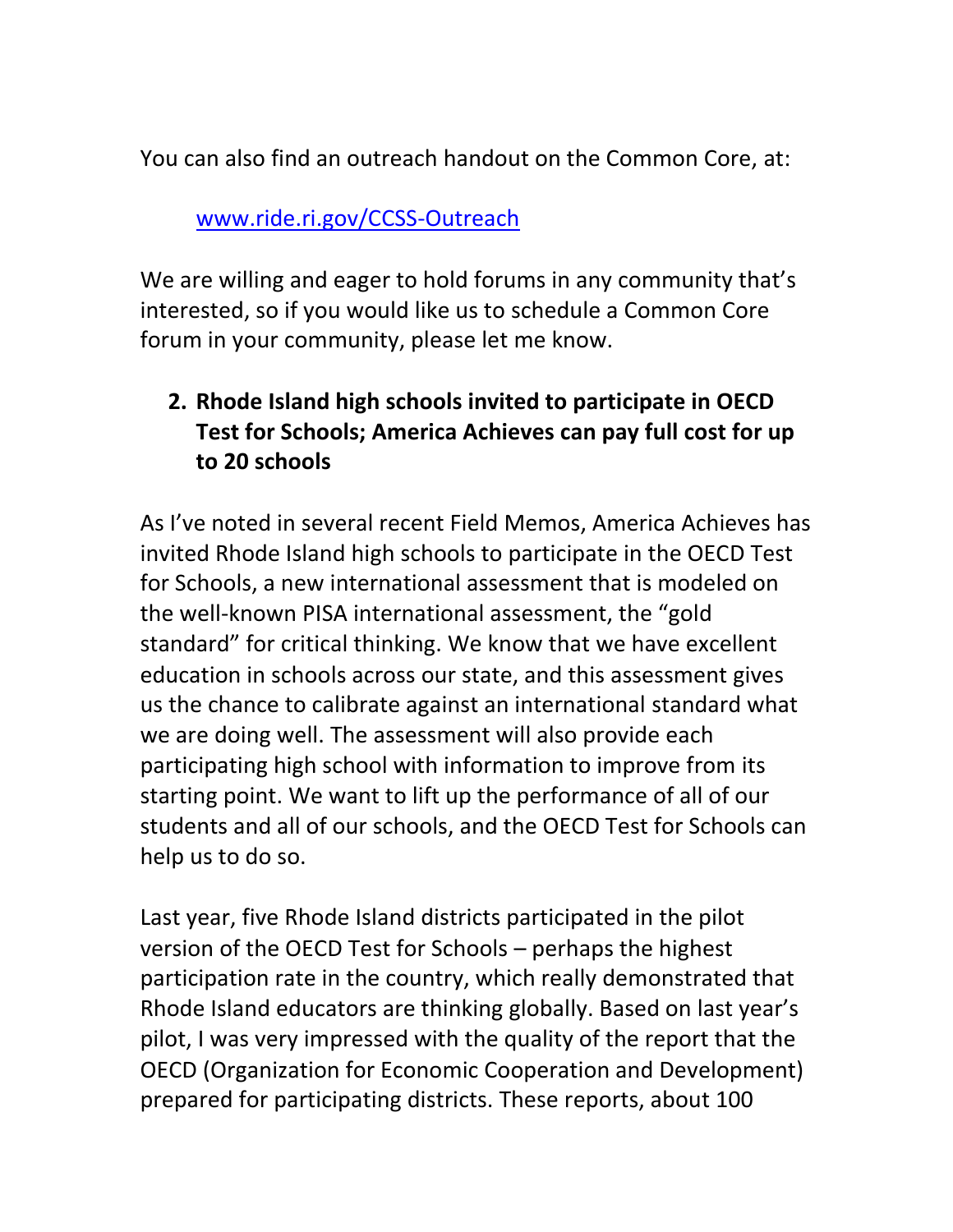pages each, contain not only in-depth information about how each high school compares with others around the world but also includes results of a survey that every student completes. Of course we have our own longitudinal student surveys in Rhode Island (SurveyWorks), but, again, the OECD survey enables schools to compare responses on an international scale.

Last month America Achieves held an informational webinar for Rhode Island schools to answer questions and to provide information about the OECD Test for Schools. You can view a recording of the webinar [here.](https://docs.google.com/file/d/0B9szxacDfsWyTUZsTnJSS0Fyc2s/edit?usp=sharing&pli=1)

Among the key points the folks from America Achieves emphasized during the webinar were:

- $\bullet$  the test is data-rich but manageable administered in about 3 ½ hours and involving no more than 85 students in larger high schools – and far fewer participating students in smaller participating high schools;
- $\bullet$  the test is not in any way an accountability measure  $-$  it is a diagnostic tool only, and participation is voluntary;
- every participating school will receive a detailed report within about three months of the assessment;
- the testing contractor (McGraw-Hill) will manage the selection of participating students and the test administration; and
- $\bullet$  schools can select the date of participation any time through the end of March.

I can also add that the vast majority of participating students (randomly selected 15-year-olds) will be in grades 9 or 10 and will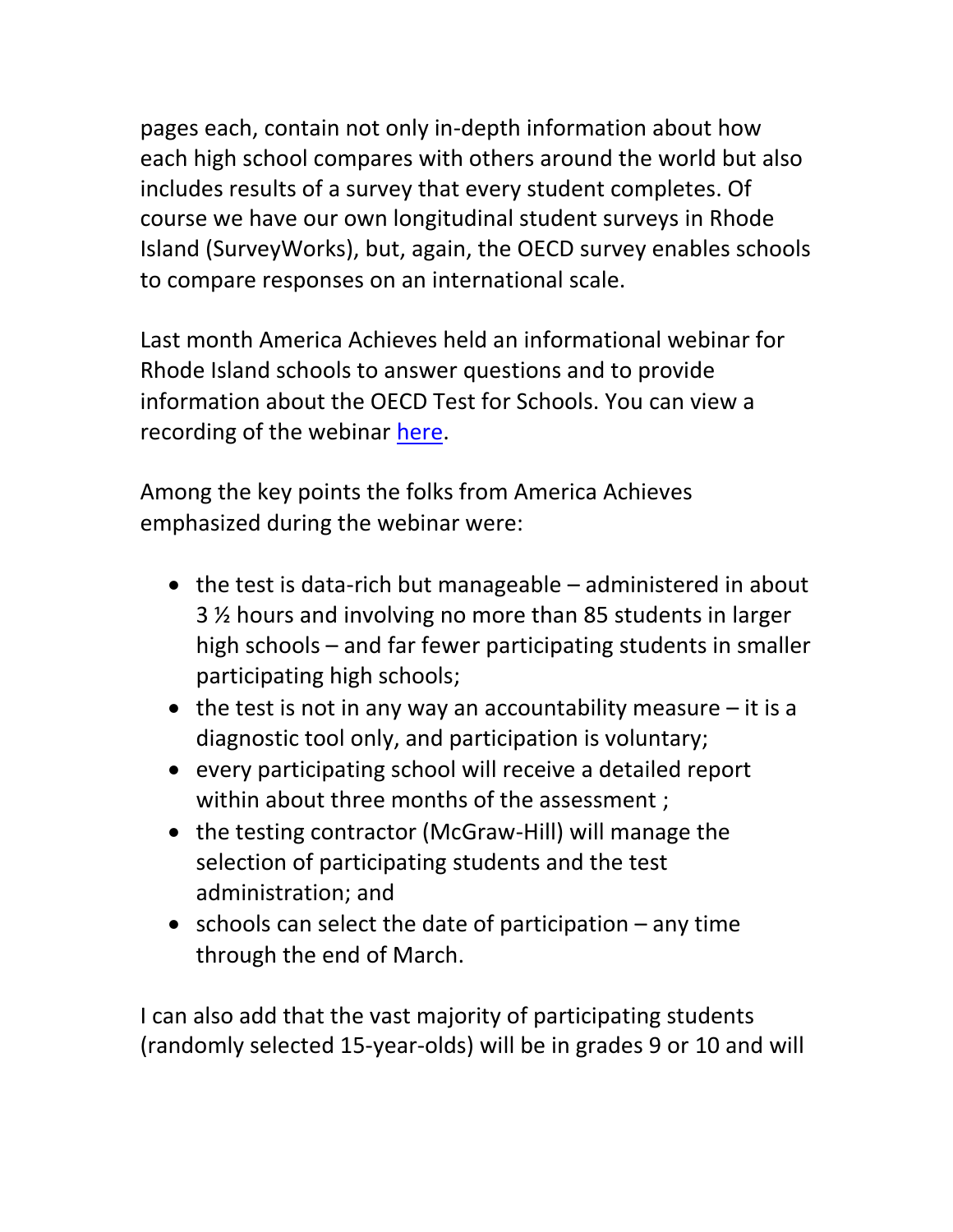therefore not be participating in the NECAP assessments during this school year.

Of course, participation is entirely voluntary – for schools, and for students. We want people to participate because they believe this will be a valuable opportunity. The OECD Test for Schools is an assessment focused on problem-solving and critical thinking, which should have huge value in our state, as we all want to ensure that our students have these vital skills. The report that participating schools will receive will also provide an opportunity for professional development, as you can use these reports with your team to evaluate your current plans, think about what you want to do differently, and consider what new areas you may want to focus on going forward.

The deadline for requesting participation is the **end of January**. Whether you were on the webinar or not, please let me know if you plan to participate so that we can coordinate participation requests across the state. (America Achieves can pay the *full* participation costs for up to 20 Rhode Island high schools.)

#### More information is also available at

[www.americaachieves.org/oecd.](http://www.americaachieves.org/oecd) If you would like to speak directly with someone from the team on America Achieves, let me know and I can provide you with contact information.

### **3. Families receiving solicitation letters regarding college admissions, financial aid**

We have received word from our partners at the R.I. Higher Education Assistance Authority (RIHEAA) that families of students in at least one community are receiving letters from a Nevadabased company called C3. The letters, which include student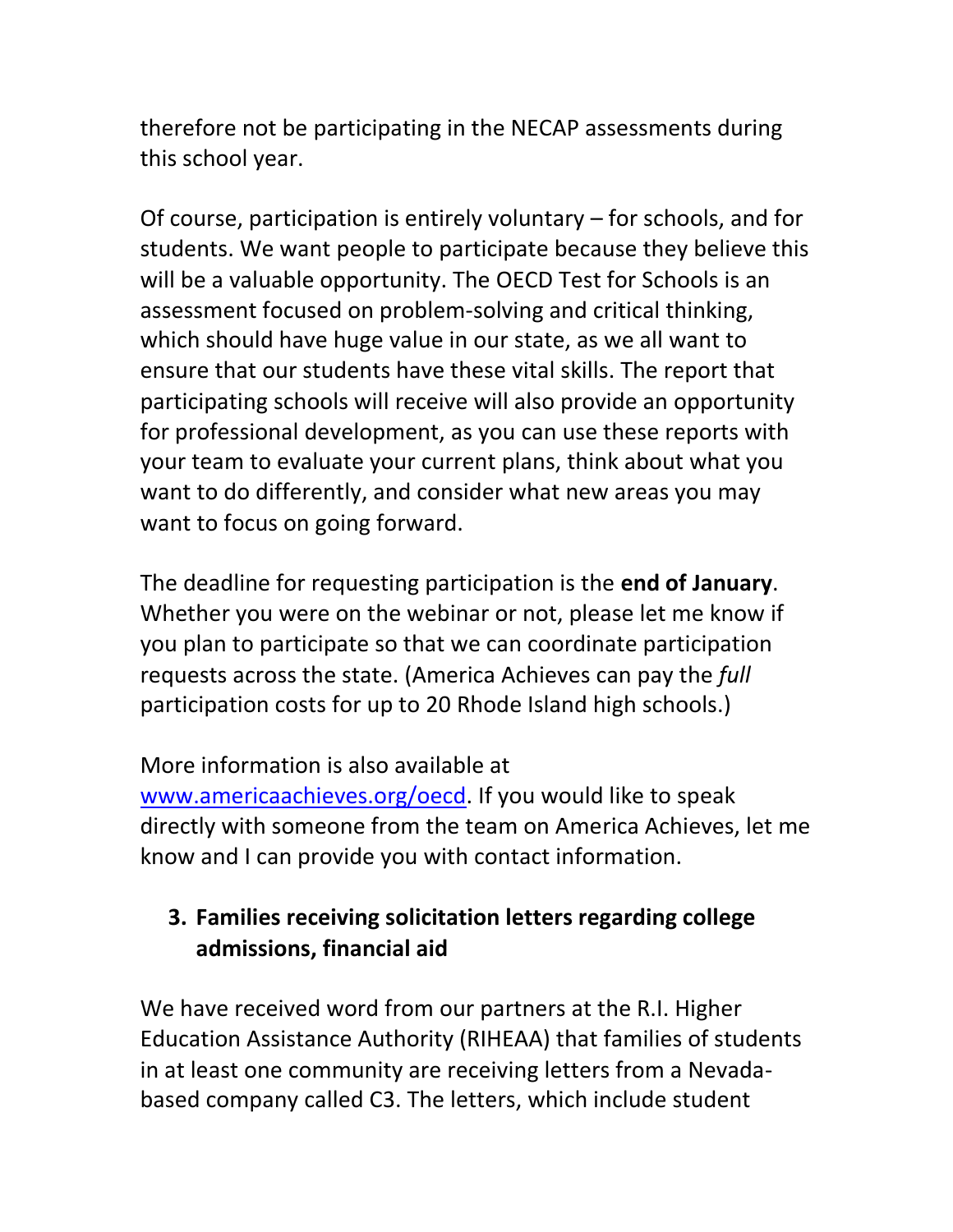names, begin by stating: "You and your student, [first name], are scheduled to participate in an education group presentation followed by a personal interview to help determine college admission and financial aid eligibility." Parents are then asked to register online and to call and confirm this "appointment."

Families in your community should be notified that this message does not come from RIDE, RIHEAA, or your school department. As Gail Mance-Rios, the Acting Director of RIHEAA, notes: "These 'free' services typically have an aggressive sales pitch at the end for the family to sign up for their 'paid' services."

### **From RIDE**

#### *Assessments:*

### <span id="page-7-0"></span>**4. RIDE encourages use of Test Construction Tool to create local assessments, requests assistance in benchmarking**

The Test Construction Tool (part of the Interim Assessment System) is available to create local tests, quizzes, and formative and interim assessments. Currently, we have a small pool of test items available for English language arts (ELA), mathematics, science, and social studies. There will be additional items added to all content areas throughout the school year, with the next set of items to be added in February and March. This year, reports will be available only through the Instructional Management System for math and ELA tests; however, educators can still either use the science and social studies items and create their own reports for them or use these test items informally without the need for formal reports.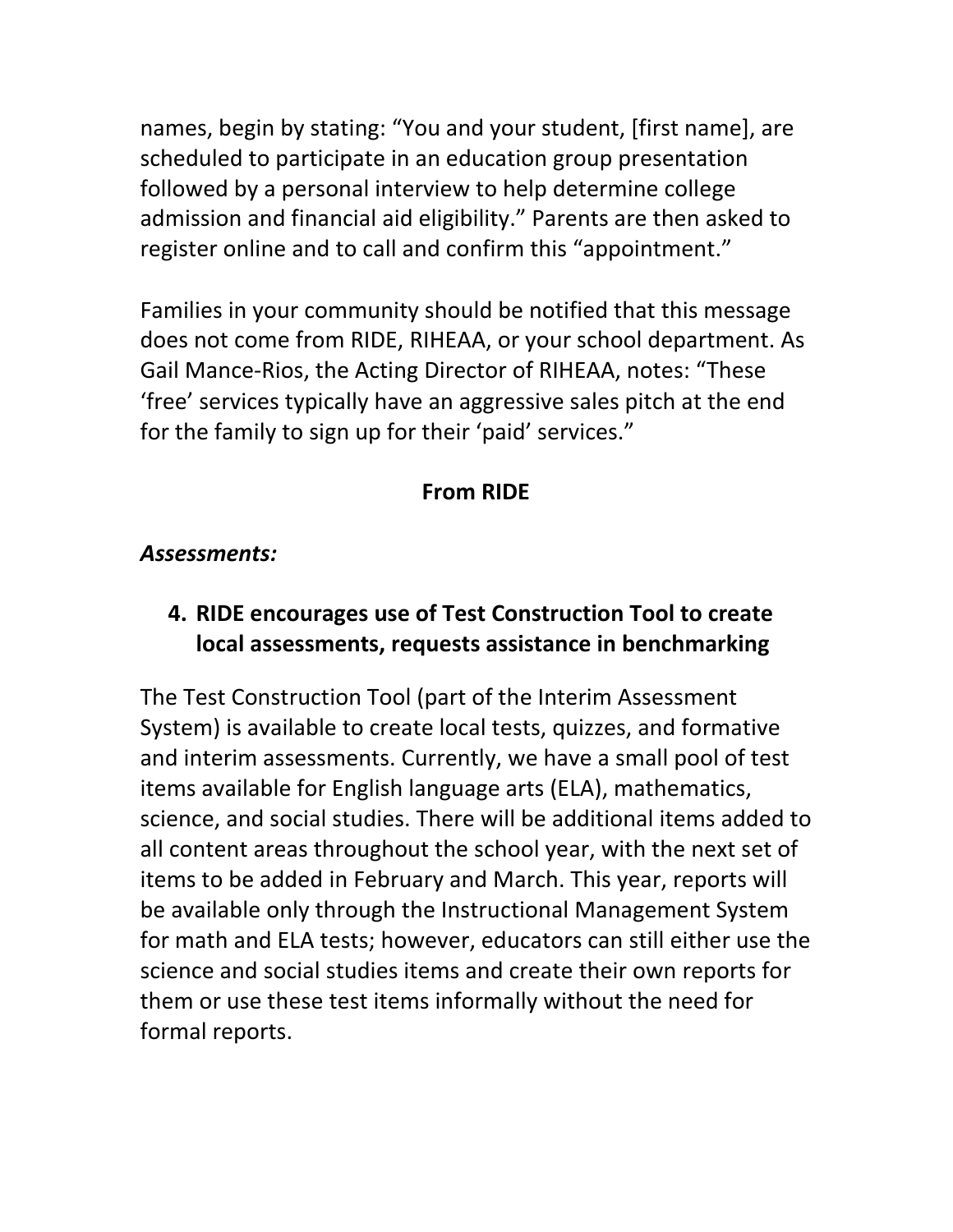The items in the tool are new and do not yet contain accompanying benchmark papers for constructed-response items, which will aid in the scoring process. We plan to create benchmark papers, but we need your help! As educators score the constructed-response items, we encourage them to send us electronic copies of the student responses. For information on how to do so, please visit the Interim Assessment [webpage.](http://www.ride.ri.gov/Interims) There, you will also find step-by-step guides on how to the use Test Construction Tool, and the scoring, test-management, and scanning applications.

#### <span id="page-8-0"></span>*5.* **High schools asked to submit information for AP fee waivers by December 20 –** *Action Item*

Under the U.S. Department of Education Advanced Placement Test Fee Waiver Program, RIDE receives federal funding to provide College Board Advanced Placement tests to low-income students at a reduced rate. The purpose of the Advanced Placement Test Fee Reimbursement Program is to alleviate some of the financial burdens that prevent many economically disadvantaged students from taking the College Board Advanced Placement (AP).

Currently, there is no funding available from the U.S. Department of Education; however, in the anticipation of available funding, all AP test coordinators are asked to complete a survey identifying the number of students qualifying for free or reduced-price lunch who intend to take AP exams. This survey is required so that we can gather the information necessary to apply for the Advanced Placement Test Fee Waiver Program when if and when funds become available. It is important that every high school complete a survey so that we have an accurate count of students when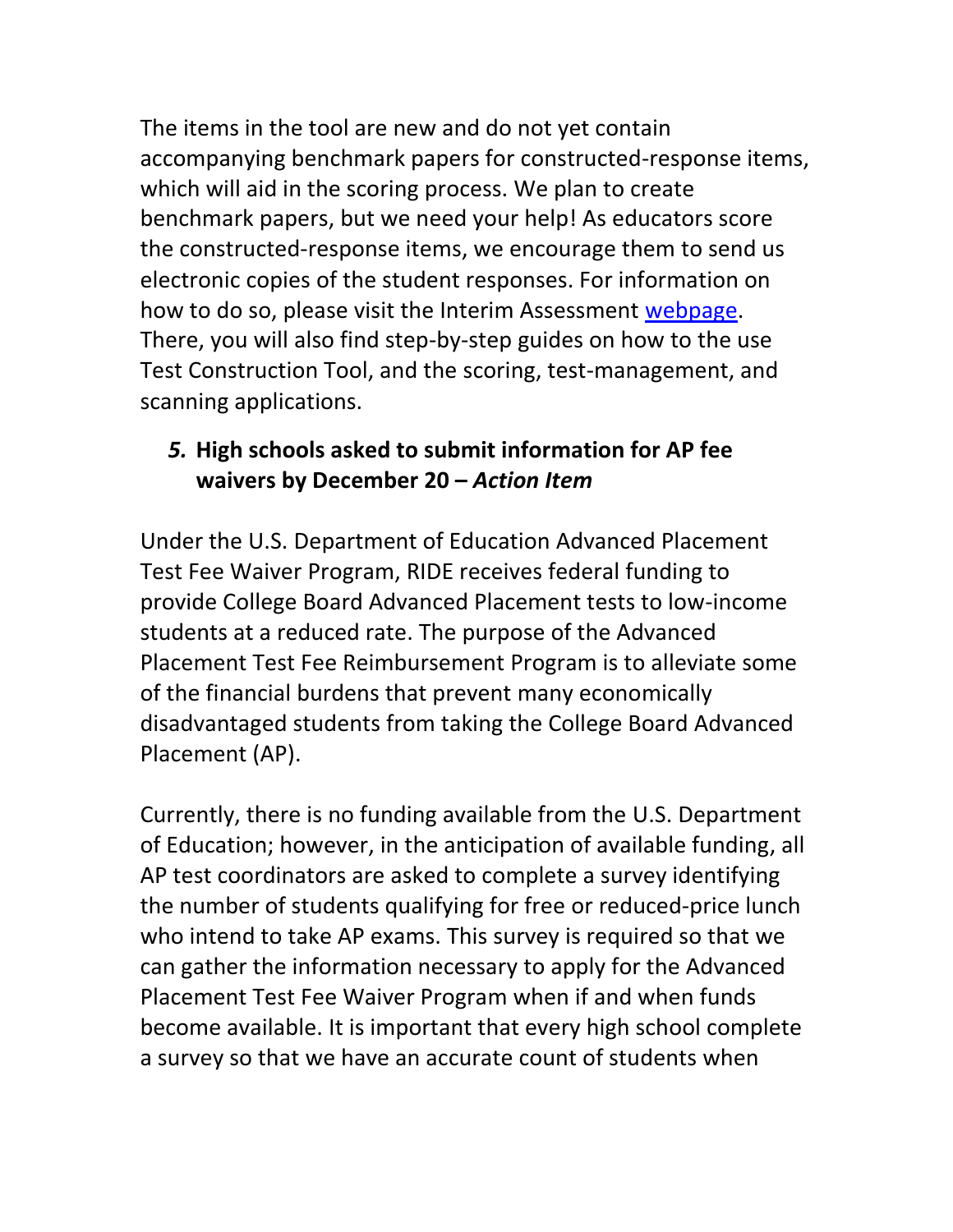applying for funds. Please provide AP test coordinators with the following link:

<https://www.surveymonkey.com/s/APTestWaiver>

The surveys are to be completed by **December 20**.

If you have any questions about the AP process, please contact Jennifer Solek, at 222-8406 or [jennifer.solek@ride.ri.gov.](mailto:jennifer.solek@ride.ri.gov)

### *Educator Evaluations:*

# <span id="page-9-0"></span>**6.** *Reminder:* **RIDE seeking current examples of SLOs, SOOs**

RIDE is issuing an "All Call" for teacher, building administrator, and support professional Student Learning Objectives (SLOs) and Student Outcome Objectives (SOOs) from the current school year. We will use these objectives to produce additional samples to illustrate possible approaches and best practices. Samples from all content areas and grade levels are welcomed, and they need not be perfect or represent the best samples in a school or district. Furthermore, we will redact all identifying information such as names of schools, teachers, and students. You can submit samples, by **December 31**, through e-mail as Word or PDF files, to [SLOsamples@ride.ri.gov.](mailto:SLOsamples@ride.ri.gov) We know that we will all benefit from sharing our thinking and by learning from one another.

### *Legal:*

# <span id="page-9-1"></span>**7. Commissioner issues decisions on residency, compulsory attendance**

Commissioner Gist has issued the following decisions: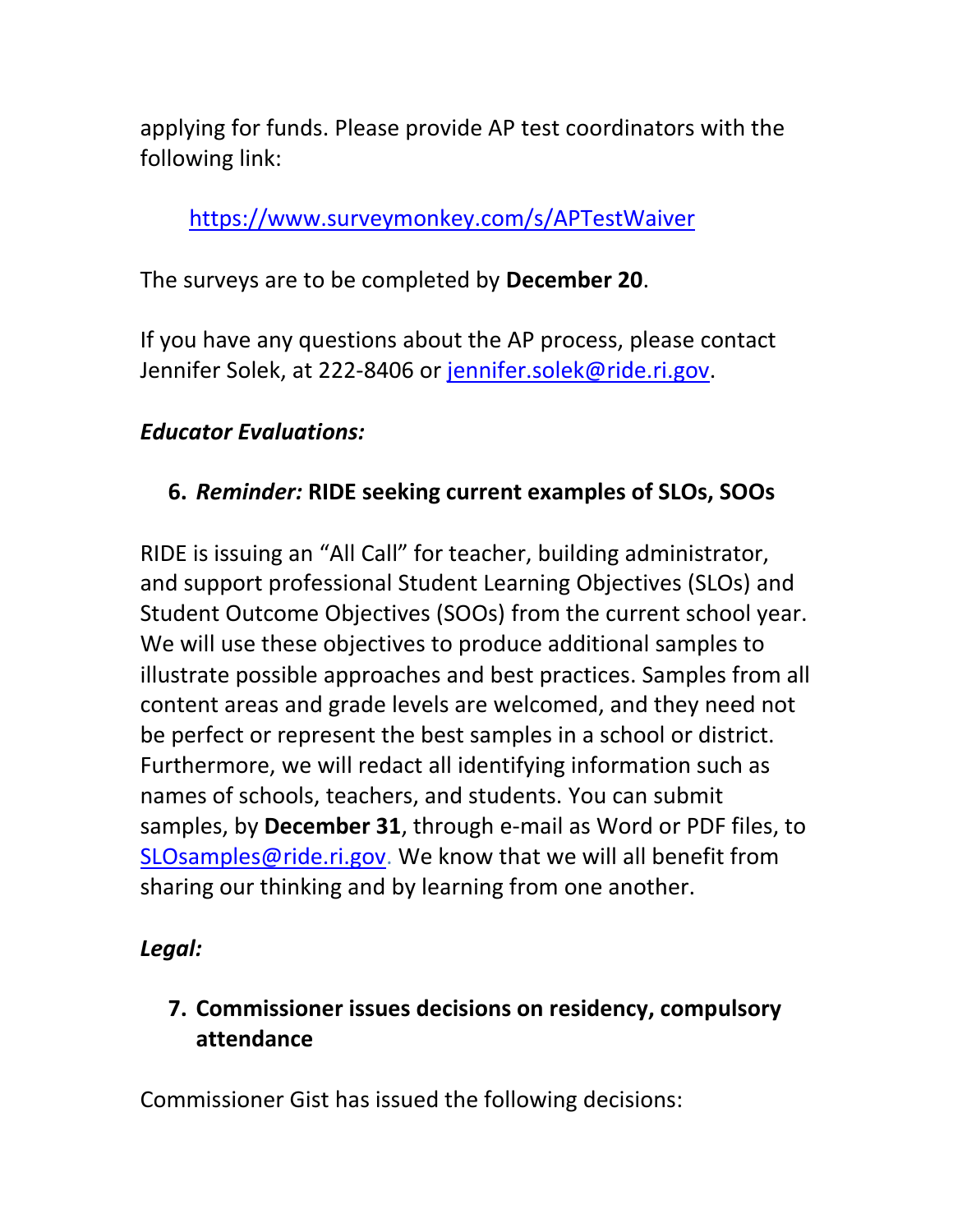In an interim order, the Woonsocket School District is required to provide FAPE to a student who is a residential patient of a pediatric nursing facility in Providence:

[http://www2.ride.ri.gov/applications/RideDirectory/DOCS](http://www2.ride.ri.gov/applications/RideDirectory/DOCS/2013/024-13_IN_RE_V.S.S._DOE_093013.pdf) [/2013/024-13\\_IN\\_RE\\_V.S.S.\\_DOE\\_093013.pdf](http://www2.ride.ri.gov/applications/RideDirectory/DOCS/2013/024-13_IN_RE_V.S.S._DOE_093013.pdf)

In the matter of residency of Student K. Doe, a student who has resided in Warwick since the start of the school year must be immediately dis-enrolled from North Kingstown:

[http://www2.ride.ri.gov/applications/RideDirectory/DOCS](http://www2.ride.ri.gov/applications/RideDirectory/DOCS/2013/025-13_Residency_of_Student_K._DOE_120313.pdf) [/2013/025-](http://www2.ride.ri.gov/applications/RideDirectory/DOCS/2013/025-13_Residency_of_Student_K._DOE_120313.pdf) 13 Residency of Student K. DOE 120313.pdf

There is no violation of the compulsory-attendance law when a student is dismissed one hour before the end of the school day for purposes of receiving ABA therapy:

[http://www2.ride.ri.gov/applications/RideDirectory/DOCS](http://www2.ride.ri.gov/applications/RideDirectory/DOCS/2013/026-13_Student_G._Doe_Vs._Cumberland_S.C._120413.pdf) [/2013/026-](http://www2.ride.ri.gov/applications/RideDirectory/DOCS/2013/026-13_Student_G._Doe_Vs._Cumberland_S.C._120413.pdf) 13 Student G. Doe Vs. Cumberland S.C. 120413.pdf

*Training and workshops:* 

# <span id="page-10-0"></span>8. **RIDE posts further information about scheduled training workshops on the PARCC Field Test**

In response to questions from the field about the January 7 training workshop on the PARCC Field Test, we have posted some further information about the training here: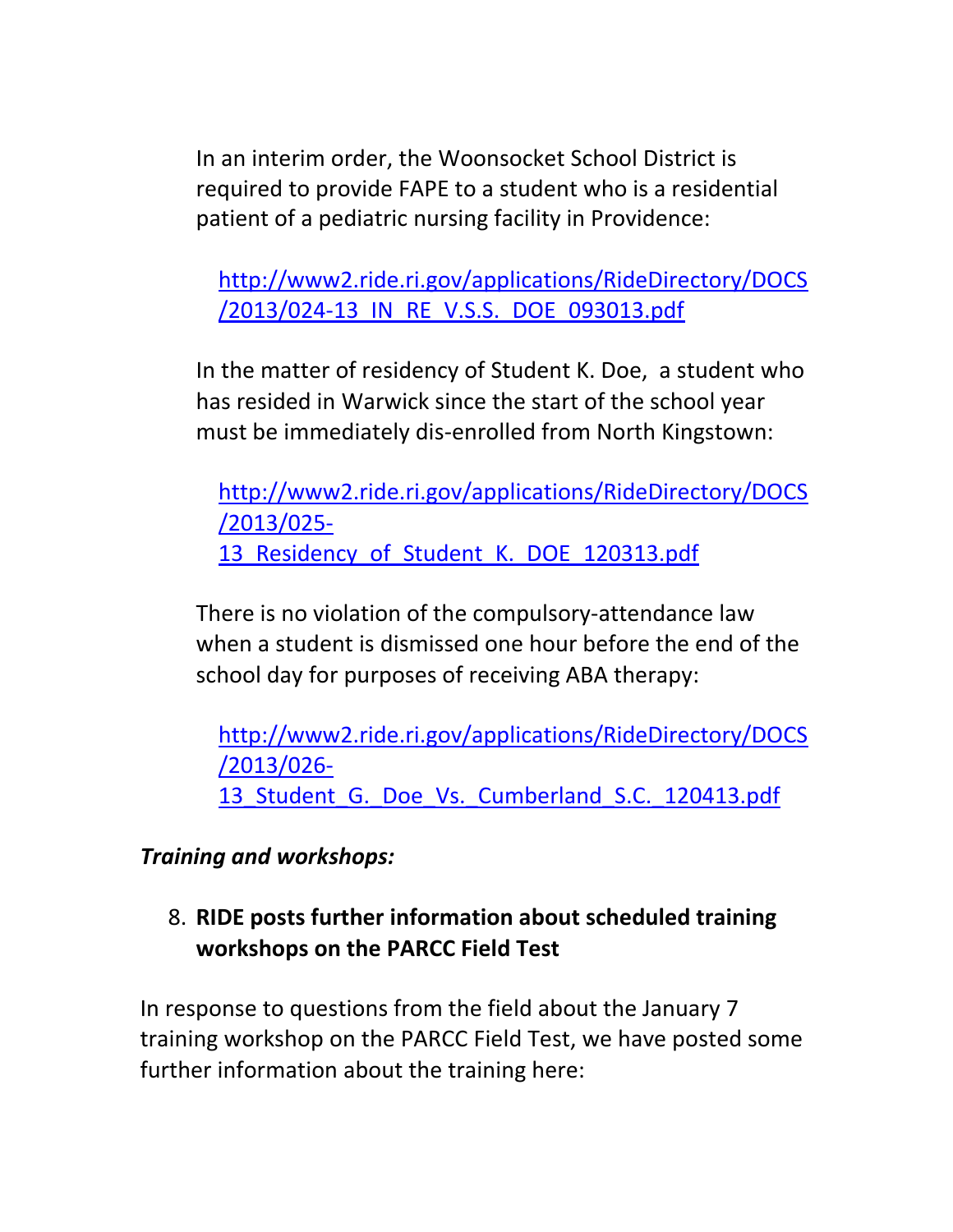[www.ride.ri.gov/PARCC-Field-Test-Training-FAQs](http://www.ride.ri.gov/PARCC-Field-Test-Training-FAQs)

We have also posted the tentative agendas for the training sessions, at:

## [www.ride.ri.gov/PARCC-Field-Test](http://www.ride.ri.gov/PARCC-Field-Test)

If you have any questions about the training, please contact Kamlyn Keith, at [PARCC@ride.ri.gov](mailto:PARCC@ride.ri.gov) or 222-8465.

# *Diploma System:*

# <span id="page-11-0"></span>**9. RIDE sets NECAP 2014 NECAP retest dates; RIDE will call LEAs to discuss NECAP retests logistics**

RIDE is providing a NECAP retest in early spring 2014 as an option for high-school students to meet the assessment requirement for earning a diploma. Eligible students include those who did not show progress or earn partial proficiency on either the 2012 or 2013 tests in math or reading and who are *not* submitting their score(s) from another RIDE-approved test.

In response to concerns about testing locations, RIDE will support test administration in every LEA between February 25 and March 7, with additional dates for snow days. Each LEA will be assigned two test dates, one for math and one for reading, as needed.

Next week, December 16 through December 20, RIDE will call each LEA testing coordinator to share information regarding the NECAP retest, including test dates, test-administration logistics, test-administration training dates, and other LEA and RIDE roles and responsibilities. This call will be followed up with more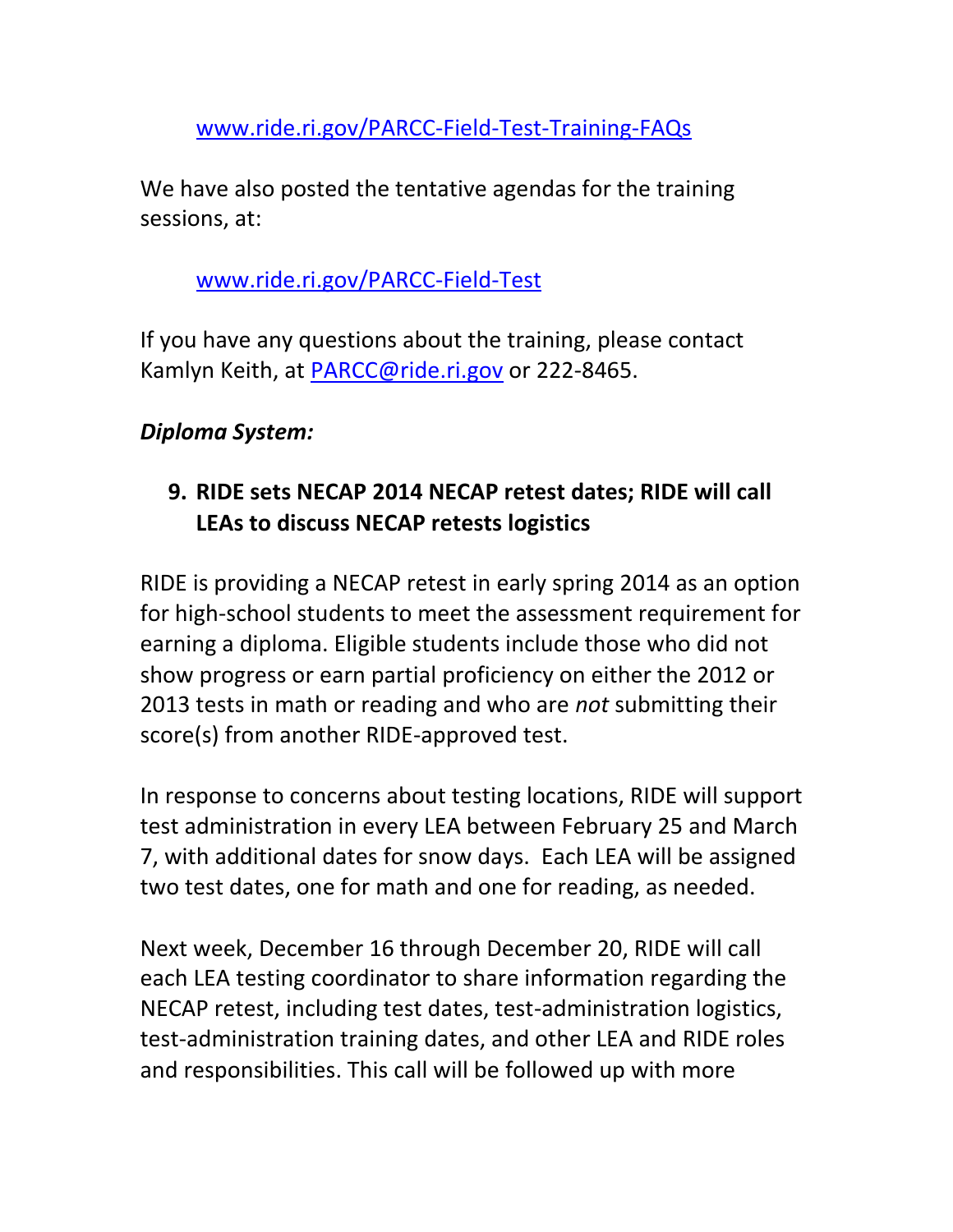specific information, as we get closer to the test-administration dates.

During this phone call, we will need to collect:

- the approximate number of students who will be take the NECAP assessment in the spring of 2014;
- information on students who will need test accommodations;
- the names of LEA test administrators; and
- testing locations within the LEA.

If you have questions about the NECAP retest at this time, please e-mail Cali Cornell [\(cali.cornell@ride.ri.gov\)](mailto:cali.cornell@ride.ri.gov), in our Office of Multiple Pathways, or Kate Schulz (kate.schul[z@ride.ri.gov\)](mailto:Kevon.Tucker-Seeley@ride.ri.gov), in our Office of Instruction, Assessment, and Curriculum.

# <span id="page-12-0"></span>**10. Students must complete form before Accuplacer testing; form to be posted on RIDE, CCRI websites**

For high-school seniors who chose to take the Accuplacer assessment as a RIDE-approved test option to meet the stateassessment graduation requirement, The Community College of Rhode Island (CCRI) and the New England Institute of Technology are available testing centers for high-school students. A common form has been developed that must accompany students when they arrive at these locations to take the assessment. If the student is under age 18, a parent signature is *required* for release of Accuplacer scores to the student's school. CCRI will post the form on its website early next week. The CCRI form will be available on the RIDE website next week as well. Due to the need for CCRI to test more than 5,000 late registrants, CCRI will not be available for Accuplacer testing during the month of January. For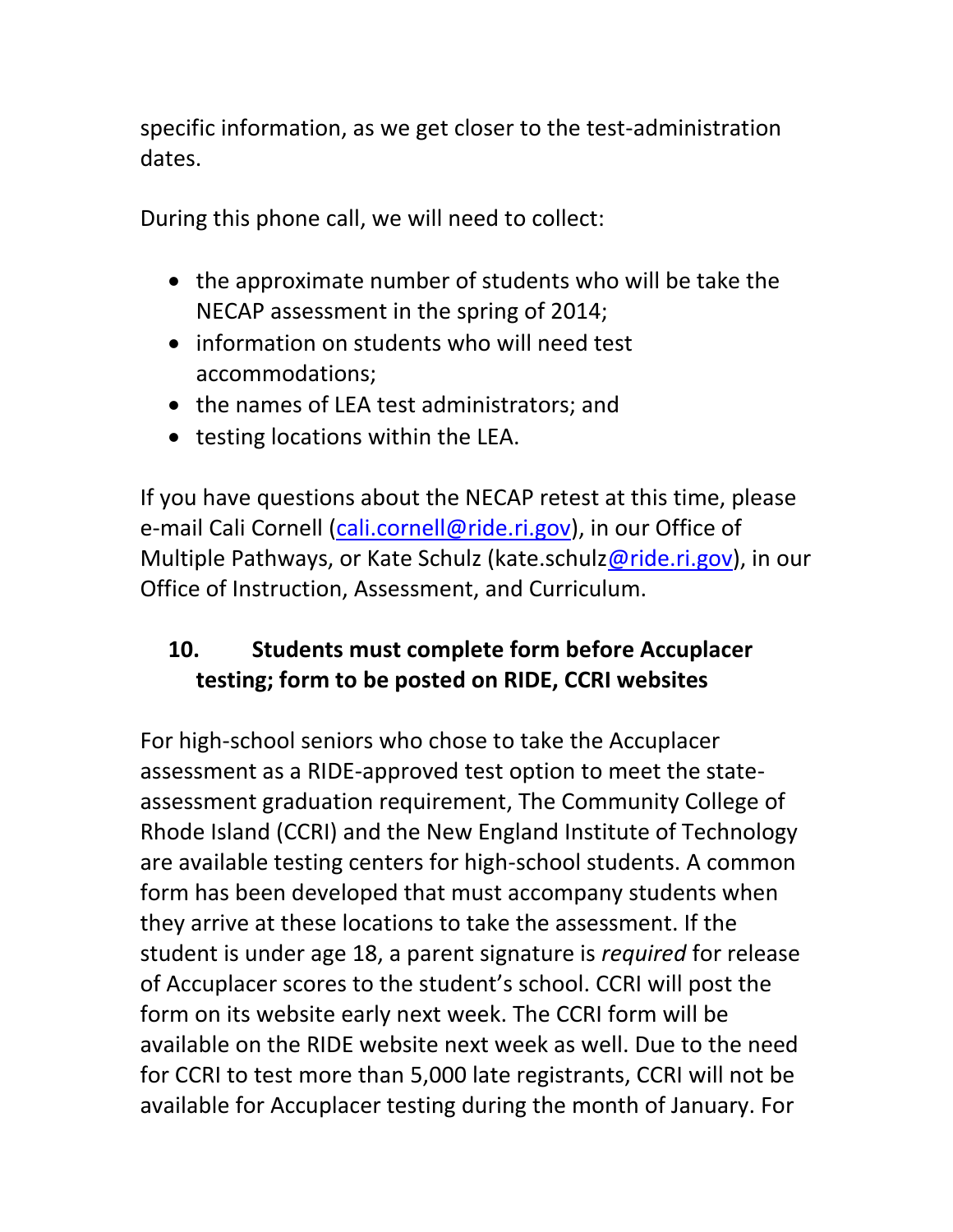more information about Accuplacer testing, contact Cali Cornell [\(cali.cornell@ride.ri.gov\)](mailto:cali.cornell@ride.ri.gov).

## *Conferences:*

# <span id="page-13-0"></span>**11. New England Secondary School Consortium schedules regional conference on high-school redesign**

The New England Secondary School Consortium, of which RIDE is a member, will hold its fifth annual conference, "High School Redesign in Action," on Mach 20-21, at the Four Points by Sheridan, in Norwood, Massachusetts. The purpose of the conference is for educators to share success stories, exchange best practices, and continue to build momentum for innovations that will prepare all students for success in the colleges, careers, and communities of the 21st century. Educators, students, policymakers, and teams from middle and secondary schools, along with career and technical education centers and higher education across New England engaged in school improvement are invited to attend.

For the full conference program is online, at:

[http://newenglandssc.org/conference/2014\\_program.](http://newenglandssc.org/conference/2014_program)

Registration opened last week, and there are already close to a 100 registrations, so please be sure to register soon.

# *Data and reporting:*

<span id="page-13-1"></span>*12.* **LEAs asked to review information submitted to RIDE on work assignments –** *Action Item*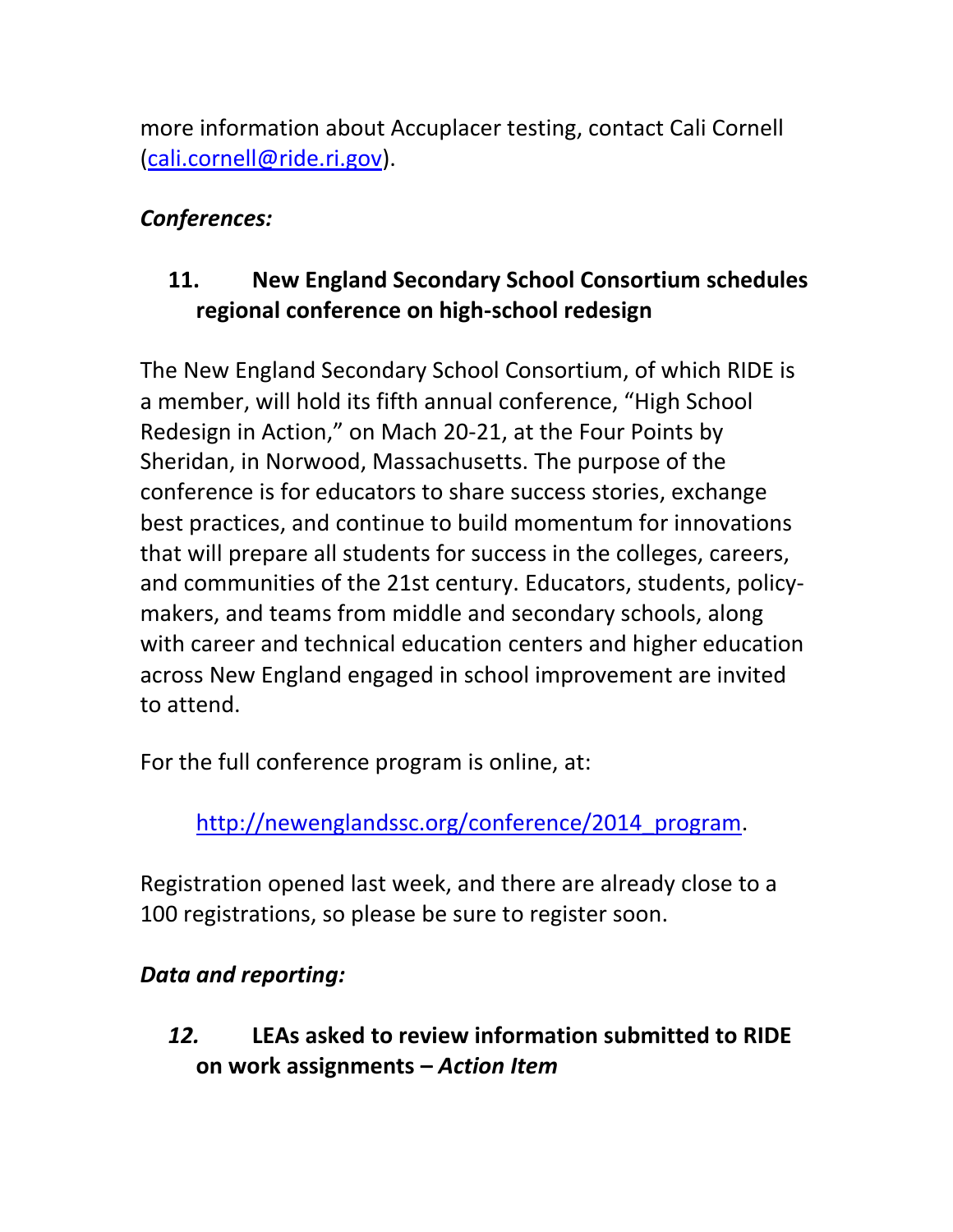RIDE is pleased to announce the opening of the Personnel Assignment Submission (PAS) for the current reporting year (2013-14). LEAs are encouraged to review the work assignments for certified staff in the PAS portal located in eRIDE and to update information by the end of the end of the month. Starting next month, RIDE will review the assignment information for educators who are flagged as "Out-of Area." Changes to the PAS are summarized in the user guide that is available in the PAS module. Please submit a ticket to the RIDE helpdesk [\(http://support.ride.ri.gov\)](http://support.ride.ri.gov/) if you have any questions about the PAS.

# *SurveyWorks:*

# <span id="page-14-0"></span>**13. Deadline for participating in SurveyWorks extended to December 20**

The SurveyWorks team is extending the deadline for all participants to take the survey to next Friday, **December 20.** Statewide, many parents, teachers, students, and administrators have already taken the survey; however, the extension will enable any participants who have not had ample time for completion or who had limited computer access to complete the survey. The extension will also serve as an opportunity for schools to increase response rates in an effort to improve Rhode Island schools. If any parent, teacher, student, or administrator does not have an access code, site coordinators can call the SurveyWorks help desk, at (877) 787-5725, to obtain a code. If you have additional questions about SurveyWorks, please e-mail Carol Moran, at [Carol.Moran@ride.ri.gov](mailto:Carol.Moran@ride.ri.gov).

We appreciate your participation in this survey, which will provide us valuable information in an effort to improve Rhode Island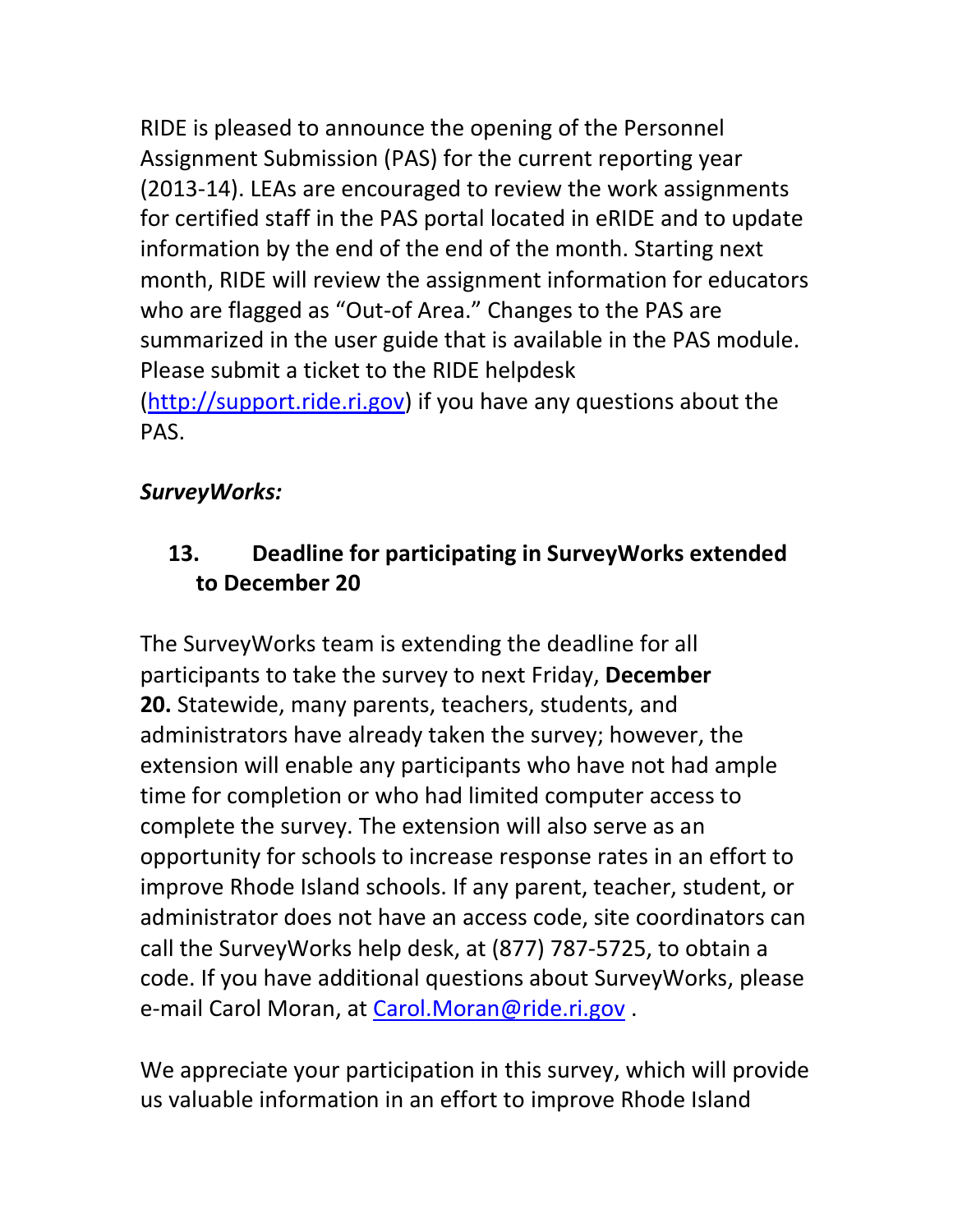schools. Thank you for your cooperation as we complete this process.

# **From the Office of the Governor**

### <span id="page-15-0"></span>**14. Connect2Compete to provide low-cost digital access to economically disadvantaged students, families**

Please see this message from the Office of the Governor, and please share this message with your principals:

You may have recently read the local paper, seen a news segment, or overheard your colleagues talking about an exciting program called Connect2Compete. Connect2Compete, is a national nonprofit organization "to improve the lives of all Americans – regardless of age, race, geography, income, or education level – through the use of technology."

Connect2Compete, in partnership with Cox Communications, will bring the families of students who are eligible for free or reduced-price school lunch online by providing low-cost, high-speed Internet; low-cost computers; and free digital-literacy training.

Students and their families can apply to the program either by phone (855-222-3252) or online, by visiting:

[www.Connect2Compete.org/Cox.](http://www.connect2compete.org/Cox)

Building awareness to families who might like to take advantage of this opportunity is important.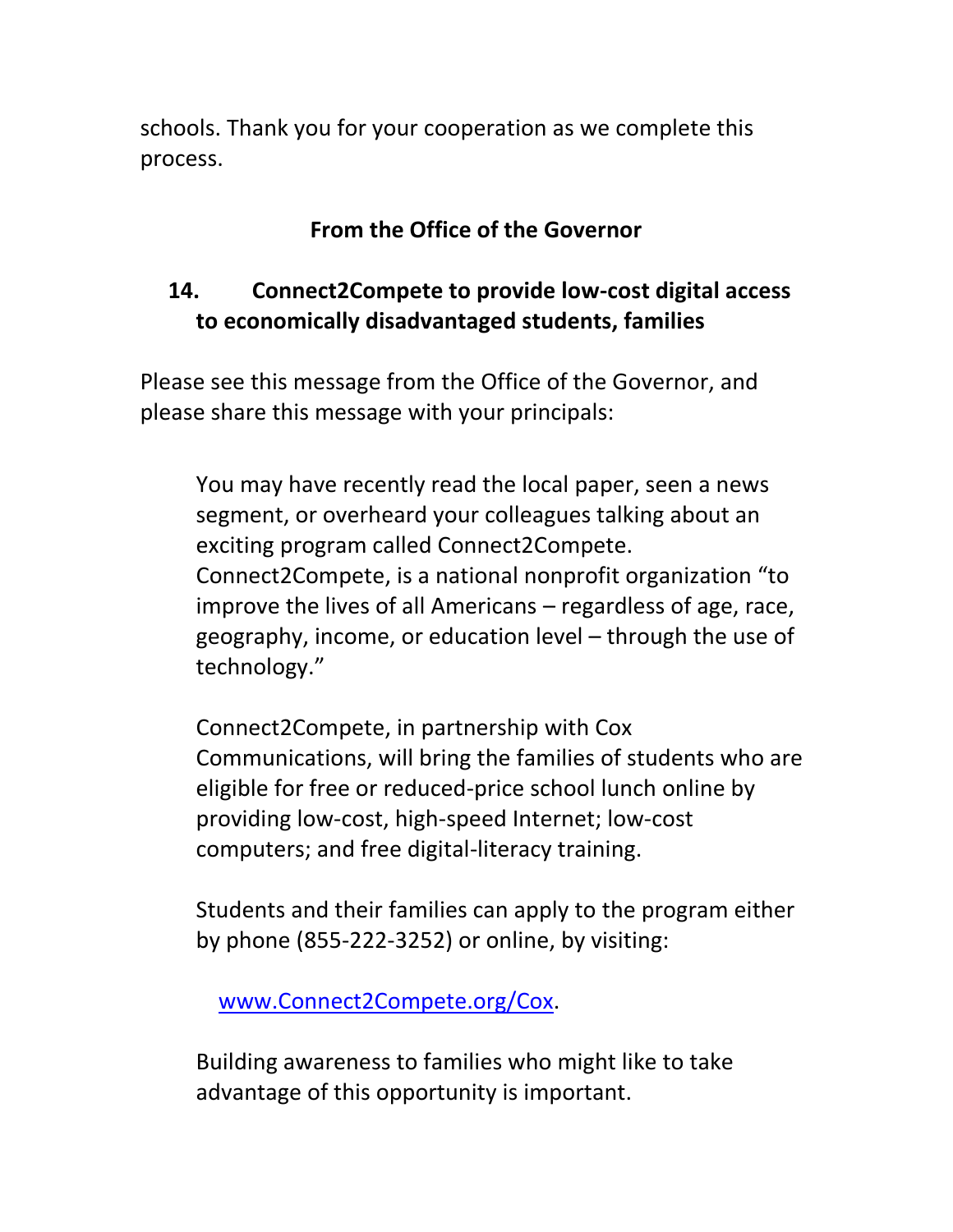Outreach materials including flyers, voicemail messages, and newsletter copy are available, at [www.connect2compete.org/cox-schools.](http://www.connect2compete.org/cox-schools) This web page also contains FAQs, a checklist of what's needed to apply, and talking points.

If you have any questions about the Connect2Compete program, please contact Rosie Fernandez at Cox Communications, by e-mail [Rosie.Fernandez@cox.com](mailto:Rosie.Fernandez@cox.com) or by phone, at 615-1175.

### **From other organizations**

# <span id="page-16-0"></span>**15. COSEBOC announces award for elementary schools "educating boys and young men of color"**

The Coalition of Schools Educating Boys of Color (COSEBOC) is pleased to announce our third annual [COSEBOC School Awards](http://r20.rs6.net/tn.jsp?f=001NfONje027YJiMWSnpEI-oUzHEeTl-Y07uz42df51B-3RjEPJKihF7J645PjEhC1yj9q88ML69LeZ2uD0X17yr4ghFX0Bwe9wdBH5RZay8ZjixPJokL6IoQwoWTBC0qwykWYeYoVn9Gy8brkS7fB0JkNY9yhV_PMewVNKYx4jZ1AV_dqCo6Zpwg==&c=kxSKrob2rzfqRqoJMKULyAtjUM5IVvvSE5feFGj5Ze09qllLc8wKvw==&ch=VUj9NRa-qsB67PsMfjxMX83d2kHT7MrsTeYYfDW4me7tHYKoftYjew==) designed to celebrate schools demonstrating success in educating boys and young men of color. This year the COSEBOC School Awards will be focused on schools educating Pre-K through grade-6 students. COSEBOC Award-winning schools will receive a \$10,000 unrestricted grant, and their promising practices will be featured at our Gathering of Leaders, April 24-26, in Jackson, Mississippi.

In addition to focusing on Pre-K- $6^{th}$ -grade schools, this year's process has been streamlined to facilitate applicants. The [application, guidelines and forms](http://r20.rs6.net/tn.jsp?f=001NfONje027YJiMWSnpEI-oUzHEeTl-Y07uz42df51B-3RjEPJKihF7J645PjEhC1yj9q88ML69LeZ2uD0X17yr4ghFX0Bwe9wdBH5RZay8ZjixPJokL6IoQwoWTBC0qwykWYeYoVn9Gy8brkS7fB0JkNY9yhV_PMewVNKYx4jZ1AV_dqCo6Zpwg==&c=kxSKrob2rzfqRqoJMKULyAtjUM5IVvvSE5feFGj5Ze09qllLc8wKvw==&ch=VUj9NRa-qsB67PsMfjxMX83d2kHT7MrsTeYYfDW4me7tHYKoftYjew==) are available on our website. Interested schools should review the guidelines and complete the application process by **January 20**.